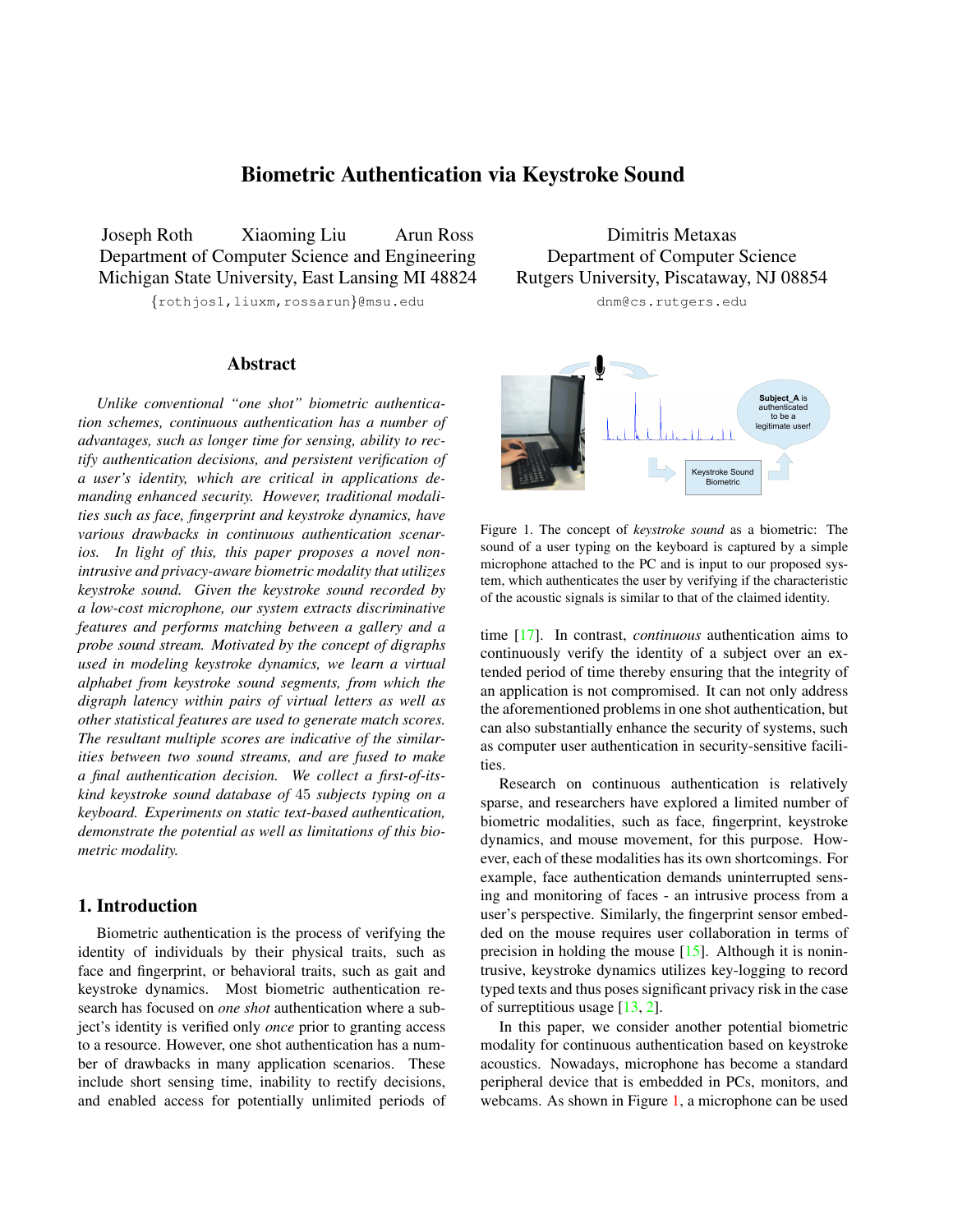<span id="page-1-1"></span>

<span id="page-1-0"></span>Figure 2. Architecture of the biometric authentication via keystroke sound, where the boldface indicates the output of each stage.

to record the sound of a user typing on the keyboard, which is then input to the proposed system for feature extraction and matching. Compared to the other biometrics modalities, it has a number of advantages. It utilizes a readily available sensor without requiring additional hardware. Unlike face or fingerprint, it is less intrusive and does not interfere with the normal computing operation of a user. Compared to keystroke dynamics, it protects the user's privacy by avoiding direct logging of any keyboard input. Keystroke acoustics does have the disadvantage of dealing with environmental noise, but proper audio filtering or a directed microphone should help in a noisy environment.

Our technical approach to employ this novel biometric is largely motivated by prior work in keystroke dynamics. One of the most popular features used to model keystroke dynamics is digraph latency  $[9, 8, 3]$  $[9, 8, 3]$  $[9, 8, 3]$  $[9, 8, 3]$  $[9, 8, 3]$ , which calculates the time difference between pressing the keys of two adjacent letters. It has been shown that the word-specific digraph is much more discriminative than the generic digraph, which is computed without regard to what letters were typed [\[14\]](#page-7-7). Assuming that the acoustic signal from keystroke does not explicitly carry the information of what letter is typed, we propose a novel approach to employ the digraph feature by constructing a *virtual alphabet*. Given the acoustic signals from all training subjects, we first detect segments of keystrokes, whose mel-frequency cepstral coefficients (MFCC) [\[4\]](#page-7-8) are fed into a K-means clustering routine. The resultant set of cluster centroids is considered as a virtual alphabet, which enables us to compute the most frequent digraphs (a pair of cluster centroids) and their latencies for each subject. Based upon the virtual alphabet, we also consider a number of other feature representation and scoring schemes. Eventually a score level fusion is employed to determine whether a probe stream matches with the gallery stream. In summary, this paper has three main contributions:

⇧ We propose a novel keystroke sound-based biometric

modality that offers non-intrusive, privacy-friendly, and potentially continuous authentication for computer users.

⇧ We collect a first-of-its-kind sound database of users typing on a keyboard. The database and the experimental results are made publicly available so as to facilitate future research and comparison on this research topic.

 $\diamond$  We propose a novel virtual alphabet-based approach to learn various score functions from acoustic signals, and a score-fusion approach to match two sound streams.

### 2. Prior Work

To the best of our knowledge, there is no prior work in exploring keystroke sound for the purpose of biometric authentication. As a result, we focus our literature survey on various biometric modalities for continuous authentication, and other applications of keystroke sound.

Face is one of the most popular modalities suggested for continuous user authentication, with the benefit of using existing cameras embedded in the monitor  $[15, 11]$  $[15, 11]$  $[15, 11]$ . However, continuously capturing face images creates an intrusive and unfavorable computing environment for the user. Similarly, fingerprint has been suggested for continuous authentication by embedding a fingerprint sensor on a specific area of the mouse  $[15]$ . This can be intrusive since it substantially constrains the way a user operates a mouse. Mouse dynamics has been used as a biometric modality due to the distinctive characteristics exhibited in its movement when operated by a user [\[12\]](#page-7-10). However, as indicated in a recent paper [\[18\]](#page-7-11), more than 3 minutes of mouse movement on average is required to make a reliable authentication decision, which can be a bottleneck when the user does not continuously use the mouse for an extended period of time.

Keystroke dynamics utilizes the habitual patterns and rhythms a user exhibits while typing on a keyboard. Although it has a long history dating back to the use of telegraph in the 19th century and Morse Code in World War II,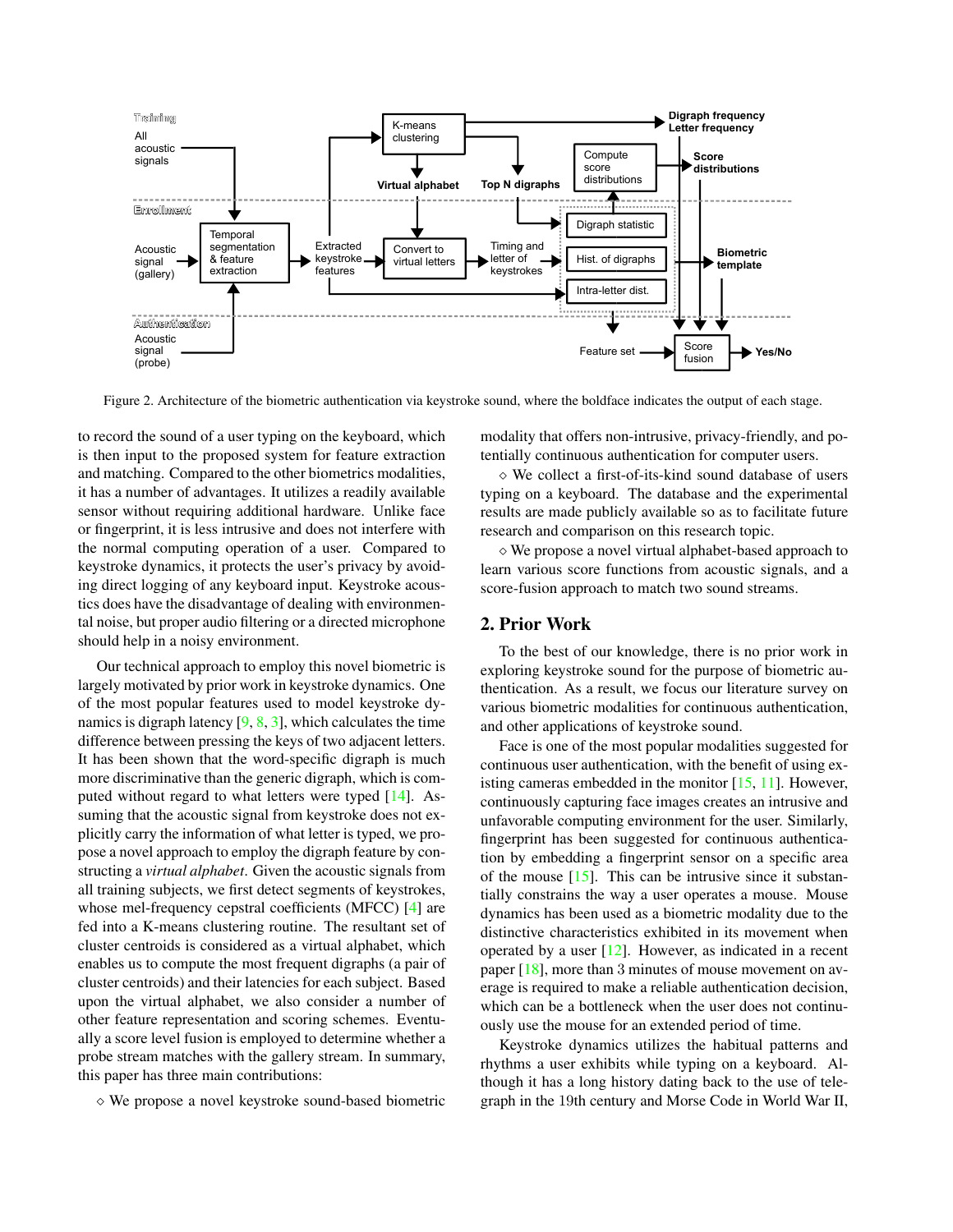<span id="page-2-2"></span>

<span id="page-2-0"></span>Figure 3. A raw acoustic signal containing one keystroke.

most of the prior work still focuses on static text [\[7,](#page-7-12) [19,](#page-7-13) [2\]](#page-7-3), i.e., all users type the same text. Only a few efforts have addressed the issue of free text (i.e., a user can type arbitrary text) which is necessary for continuous authentication [\[10,](#page-7-14) [16\]](#page-7-15). Nevertheless, one major drawback of keystroke dynamics is the fact that it poses significant privacy risk to the user because all typed texts can be potentially recorded via key logging.

As far as recorded keystroke sound is concerned, there has been a series of work on acoustic cryptanalysis in the computer security community. The focus has been on designing advanced signal processing and machine learning algorithms to recover the typed letters from the keystroke sound  $[1, 20, 6]$  $[1, 20, 6]$  $[1, 20, 6]$  $[1, 20, 6]$  $[1, 20, 6]$ . One of their main assumptions is that when pressed, each key/letter will emit a slightly different acoustic signal, which motivates us to learn a *virtual* alphabet for our biometrics authentication application. Assuming the success of this line of work in the future, we may leverage it to combine the best of both worlds: keystroke dynamics based authentication using recovered keys and enhanced discrimination due to additional 1D acoustic signals over simple key logging signals.

### 3. Our Algorithm

As a pattern matching scheme, our algorithm seeks to calculate a similarity score between a probe sound stream recorded during the authentication stage and a gallery sound stream, whose features have been pre-computed and saved as a biometric template during the enrollment stage. Both sound streams are recorded when a user is typing on a keyboard with minimal background noise, and they are described in detail in Section [4.1.](#page-5-0) In this section, we present our algorithm for calculating the similarity score between two sound streams.

Figure [2](#page-1-0) provides an overview of the architecture of our proposed algorithm. There are three different stages in our algorithm: training, enrollment, and authentication. In each stage, given a raw acoustic signal, we first isolate the keystroke portion from the silent periods in the temporal domain, and MFCC features are extracted from each of the



<span id="page-2-1"></span>Figure 4. Temporal segmentation by thresholding the FFT power.

resultant keystroke segments. During the *training* stage, we perform a K-means clustering of the MFCC features of all keystroke segments, where the centroids of clusters are considered as the virtual letters in a virtual alphabet. We also extract the digraph and letter frequencies, top *N* digraphs, and compute score distributions for fusion. In the *enrollment* stage, we use the virtual alphabet to convert the MFCC features into virtual letters, from which three different feature sets, viz., digraph statistic, histogram of digraphs and intra-letter distance, are designed to collectively form a biometric template for the user. Finally, in the *authentication* stage, the score functions are computed for a probe signal, and score-level fusion is used to make the final authentication decision. In the following we will present each component of this architecture in detail.

### 3.1. Temporal Segmentation & Feature Extraction

For an acoustic typing signal,  $g(t)$ , composed of keystrokes and silent periods, the first task before feature extraction is to identify portions in the stream where a keystroke occurs since it is assumed that the keystroke carries the discriminative information about an individual typist. As shown in Figure [3,](#page-2-0) a keystroke is composed of key pressing and key release, where the former comprises of the sound emitted when a finger touches the surface of a key as well as the sound due to the key being pressed down. We denote a keystroke as  $\mathbf{k}_i$ , with a start time of  $t_i$  and a duration of *L*. In our algorithm, *L* is set to be 40 ms, since it covers the full length of most keystrokes.

Motivated by [\[20\]](#page-7-17), we conduct the temporal segmentation based on the observation that the energy of keystroke is concentrated in the frequencies between 400 Hz and 12*K* Hz, while the background noise occupies other frequency ranges. We compute the 5-ms windowed Fast Fourier Transform (FFT) of an acoustic signal using a sliding window approach, where the magnitudes of outputs in the range of 400 Hz and 12*K* Hz are summarized to produce an aggregate curve of the FFT power. By setting a threshold on the curve, we identify the start of keystrokes, as shown in Figure [4.](#page-2-1) Ideally this temporal segmentation should detect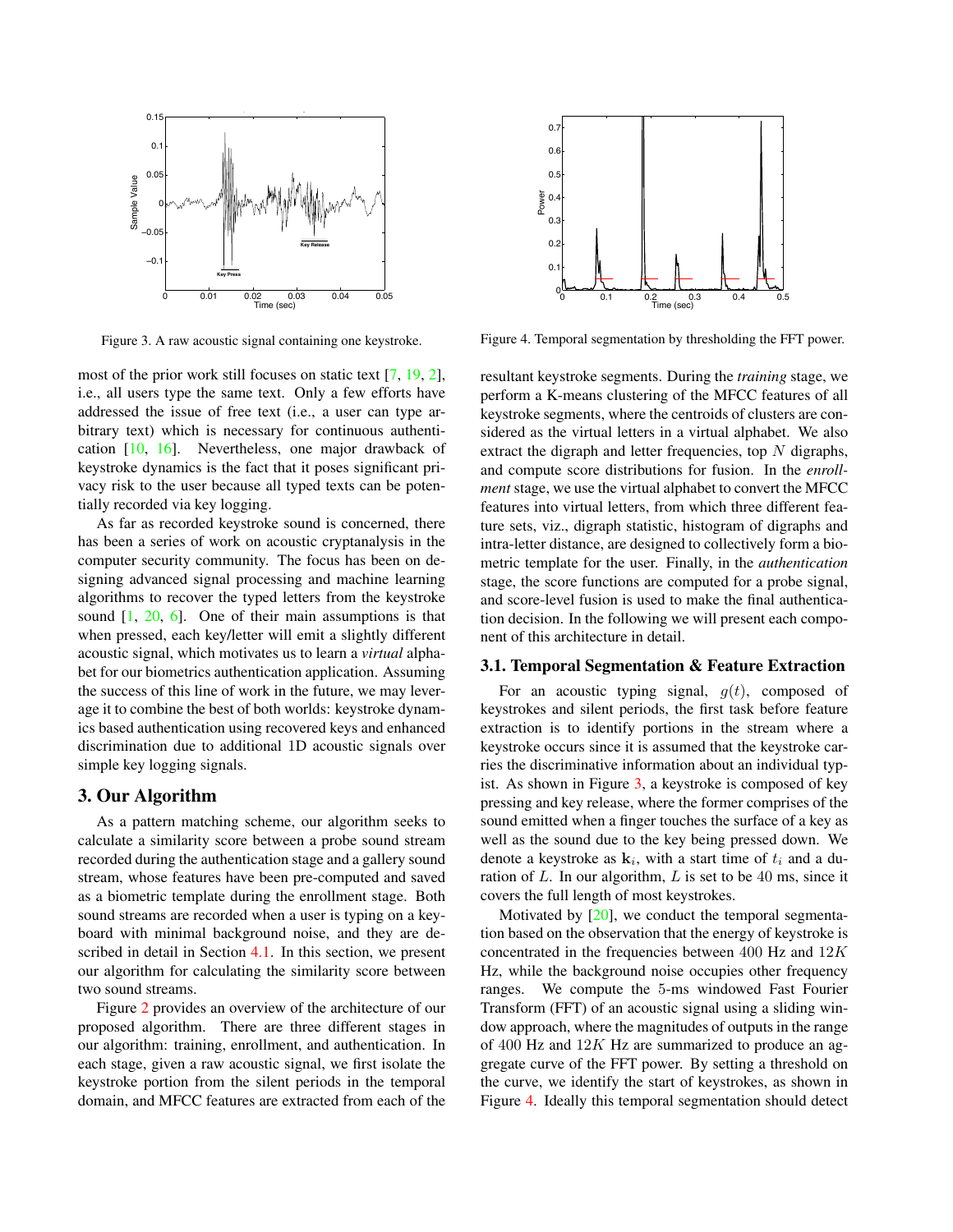<span id="page-3-2"></span>all keystrokes, instead of the background noise. Our current simple threshold-based method may not achieve this reliably as yet, and in the future we will investigate more advanced methods such as adaptive thresholding or supervised learning approaches.

Once the start of a keystroke *t<sup>i</sup>* is determined, we convert the acoustic signal within a keystroke segment,  $q(t_i, ..., t_i+)$  $L$ ), to a feature representation  $f_i$  for future processing. The standard MFCC features are utilized due to its wide applications in speech recognition and demonstrated effectiveness in key recovery [\[20\]](#page-7-17). Our MFCC implementation uses the same parameter setup as  $[20]$ . That is, we have 32 channels of the Mel-Scale Filter Bank and use 16 coefficients and 32 filters with 10-ms windows that are shifted by 2*.*5 ms. The resultant feature of a keystroke  $k_i$  is a 256-dimensional vector f*i*.

#### 3.2. Virtual Alphabet via Clustering

Most of the prior work in keystroke dynamics uses digraphs statistics, which is the mean and standard deviation of delays between two individual keys or two groups of keys, or trigraphs, which is the delay across three keys, to model keystroke dynamics. It has also been shown that word-specific digraph, which is computed on the same two keys, is much more discriminative than the generic digraph [\[14\]](#page-7-7). In keystroke dynamics, such word information is readily available since key logging records the letter associated with each keystroke. However, this is not the case in our keystroke acoustic signal. Hence, in order to enjoy the benefit of digraph in our application, we strive to achieve two goals from the acoustic signal:

- Estimate the starting time of each keystroke;
- *•* Infer or label the letter pressed at each keystroke.

While the first goal is addressed by the temporal segmentation process, the second goal requires knowledge of the pressed key in order to construct word-specific digraphs. However, as shown in acoustic cryptanalysis [\[6\]](#page-7-18), precisely recognizing the typed key itself is an ongoing research topic. Hence, we take a different approach by aiming to associate each keystroke to a unique *label*, with the hope that different physical keys will correspond to different labels, and different typists will generate different labels when pressing the same key. We call each label a *virtual letter*, the collection of which is called a *virtual alphabet*. Learning the virtual alphabet is accomplished by applying K-means clustering to the MFCC features of all keystrokes in the training set.

Assuming the training set includes streams from *J* subjects, each with  $I_i$  keystrokes, the input of the K-means is  ${f_i^j}$ , where  $j \in [1, J]$  and  $i \in [1, I_j]$ . The K-means clustering partitions the input samples into *K* clusters, with centroids  $\mathbf{m}_f(k)$ . We set *K* to be 30 considering that the total



<span id="page-3-0"></span>Figure 5. The mean MFCC features  $\bar{f}_k$  of each of 20 subjects within virtual letters, plotted along the top-2 principle components reduced from the original 256-dimensional space. The symbol represents a letter and the color in (a) indicates a subject (best viewed in color).

number of common keys on a typical keyboard is around 30.

During all three stages, given an original acoustic signal represented as a collection of keystrokes  $\mathbf{K} = \{k_i\}$ , we compute the Euclidean distance between the MFCC feature of a keystroke f*<sup>i</sup>* and each of the cluster centroids. The centroid with the minimal distance will assign its index to the keystroke as its corresponding virtual letter, i.e.,  $l_i = k$ . Thus, in our algorithm a virtual letter is simply a number between 1 and *K*. Finally, we can represent a keystroke as a triplet  ${\bf k}_i = \{t_i, {\bf f}_i, l_i\}.$ 

#### 3.3. Score Functions

Given the aforementioned feature representation scheme, we next investigate a set of score functions to compute the similarity measure between two sets of features, listed as follows.

Digraph statistic As a representation of individual typing characteristics, digraph statistic refers to the statistics of the latency, in terms of mean and stand deviation, within frequent pairs of letters. A pair of letters is named digraph, with examples such as *(t,h)*, *(h,e)*. In our algorithm, a virtual alphabet with *K* letters can generate  $K^2$  digraphs, such as  $(2, 5)$ ,  $(7, 1)$ . During the training stage, we count the frequency of each digraph by passing through adjacent keystrokes,  $l_{i-1}^j$  and  $l_i^j$ , in the entire training set. Then we generate a list of top *N* most frequent digraphs, each denoted as  $\mathbf{d}_n = \{k_{n1}, k_{n2}\}$ . Given the  $\{\mathbf{k}_i\}$  representation of an acoustic signal, for each one of *N* digraphs, we then compute the mean,  ${m_n}$ , and the standard deviation,  ${\sigma_n}$ , of the time difference variable  $\Delta t = t_i - t_{i-1}$  where  $l_i = k_{n2}$  and  $l_{i-1} = k_{n1}$ . Finally, the similarity score between two arbitrary length signals,  $K$  and  $K'$ , is computed using the following equation:

<span id="page-3-1"></span>
$$
S_1(\mathbf{K}, \mathbf{K}') = \sum_{n=1}^{N} w_1^n \left[ \sum_{\Delta t} \sqrt{\mathcal{N}(\Delta t; m_n, \sigma_n^2) \mathcal{N}(\Delta t; m_n', {\sigma_n'}^2)} \right]
$$
(1)

*,*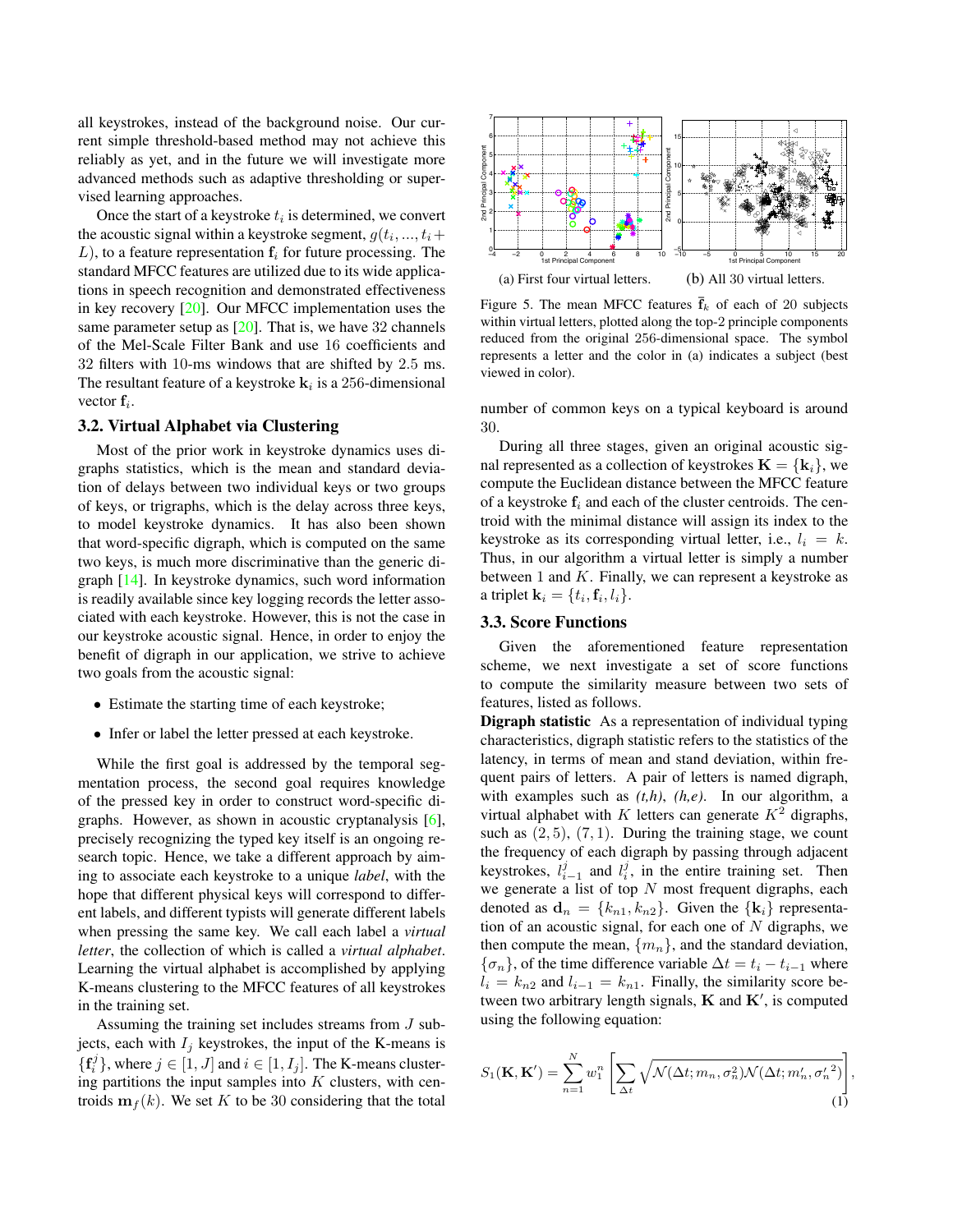**Input**: A stream  $g(t)$ , top digraphs  $d_n$ , cluster centroids  $\mathbf{m}_f(k)$ . Output: A feature set F. Locate keystrokes  $\mathbf{t} = [t_1, ..., t_i, ...]$  at times of high energy using FFT, foreach *keystroke time t <sup>i</sup>* do  $f_i = \text{MFCC}(g(t_i, ..., t_i + L)),$  $\lfloor l_i = argmin_k ||\mathbf{m}_f(k) - \mathbf{f}_i||_2$ foreach *digraph* d*<sup>n</sup>* do **each** digraph **d**<sub>*n*</sub> **do**<br>  $\mathbb{T} = \{t_i - t_{i-1} : l_i = k_{n2} \& l_{i-1} = k_{n1}, \forall i \in$  $[2, |{\bf t}|],$  $m_n = \text{mean}(\mathbb{T}),$  $\sigma_n = \text{std}(\mathbb{T}),$ Compute histogram of digraphs *h<sup>n</sup>* via Eqn. [\(2\)](#page-4-0), foreach *letter k* do **Compute**  $\bar{\mathbf{f}}_k$  via Eqn. [\(4\)](#page-4-1), return  $\mathbf{F} = \{m_n, \sigma_n, h_n, \overline{\mathbf{f}}_k\}.$ 

<span id="page-4-2"></span>Algorithm 1: Feature extraction algorithm.

which basically summarizes the overlapping region between two Gaussian distributions of the same digraph, weighted by  $w_1^n$ . The overlapping region is computed via the Bhattacharyya coefficient, and  $w_1^n$  is the overall frequency of each digraph learned from the training set. We set *N* to be 50 in our algorithm.

Histogram of digraphs In our virtual alphabet representation, different subjects may produce different virtual letters when pressing the same key. This implies that different subjects are likely to generate different digraphs when typing the same word. Hence, it is expected that we can use the frequencies of popular digraphs as a cue for authentication. Given this, we compute the histogram  $h =$  $[h_1, h_2, ..., h_N]^T$  of top *N* digraphs, which are the same as the ones in digraph statistic, for each acoustic signal. That is,

<span id="page-4-0"></span>
$$
h_n = \frac{\sum_i \delta(l_i = k_{n2}) \delta(l_{i-1} = k_{n1})}{|\mathbf{K}| - 1},
$$
 (2)

where  $\delta$  is the indicator function and the numerator is the number of digraph  $\mathbf{d}_n = \{k_{n1}, k_{n2}\}\$  within a sequence of length *|*K*|*. The similarity score between two signals is simply the inner product between two histograms of digraphs,

<span id="page-4-3"></span>
$$
S_2(\mathbf{K}, \mathbf{K}') = \mathbf{h}^{\mathbf{T}} \mathbf{h}'.\tag{3}
$$

Intra-letter distance We use the virtual letter to represent similar keystrokes emerging from different keys pressed by different subjects. Hence, within a virtual letter, it is very likely that different subjects will have different distributions. Figure [5](#page-3-0) provides evidences for this observation by showing the mean MFCC features of 20 training subjects within virtual letters. It can be seen that 1) there is distinct inter-letter separation among virtual letters; 2) within

| <b>Input:</b> A probe stream $g'(t)$ , biometric template <b>F</b> ,                 |
|--------------------------------------------------------------------------------------|
| top digraphs $\mathbf{d}_n$ , cluster centroids $\mathbf{m}_f(k)$ ,                  |
| score distribution $m_{sv}, \sigma_{sv}$ , threshold $\tau$ .                        |
| <b>Output:</b> An authentication decision $d$ .                                      |
| Compute feature set F' for probe $g'(t)$ via Alg. 1,                                 |
| Compute digraph statistic score $S_1$ via Eqn. (1),                                  |
| Compute histogram of digraphs score $S_2$ via Eqn. (3),                              |
| Compute intra-letter distance score $S_3$ via Eqn. (5),                              |
| Compute normalized score $S$ via Eqn. (6),                                           |
| if $S > \tau$ then                                                                   |
| return $d =$ genuine.                                                                |
| else                                                                                 |
| return $d =$ impostor.                                                               |
| $\mathbf{A}$<br>$\bullet$ $\bullet$ $\bullet$<br>. .<br>$\cdot$ .1<br>$\cdots$<br>п. |

<span id="page-4-6"></span>Algorithm 2: Authentication algorithm.

each virtual letter, there is intra-letter separation due to individuality. Hence, we would like to utilize this intra-letter separation in our score function. For an acoustic signal, we compute the mean of f*<sup>i</sup>* associated with each virtual letter, which results in  $K = 30$  mean MFCC features, as follows:

<span id="page-4-1"></span>
$$
\overline{\mathbf{f}}_k = \frac{1}{|l_i = k|} \sum_{l_i = k} \mathbf{f}_i. \tag{4}
$$

Given two acoustic signals  $K$  and  $K'$ , we use Equation [\(5\)](#page-4-4) to compute the Euclidean distance between the corresponding means and sum up by using a weight  $w_3^n$ , which is the overall frequency of each virtual letter among all keystroke segments and is computed from the training set. The sign  $-1$  is to make sure that, on average, the genuine probe has a larger score than the impostor probe.

<span id="page-4-4"></span>
$$
S_3(\mathbf{K}, \mathbf{K}') = -\sum_{k=1}^K w_3^n ||\mathbf{\bar{f}}_k - \mathbf{\bar{f}}_k'||_2.
$$
 (5)

So far we have constructed a new feature set for one acoustic signal, denoted as  $\{m_n, \sigma_n, h_n, \overline{f}_k\}$  where  $n \in$  $[1, N]$  and  $k \in [1, K]$ . We summarize the feature extraction algorithm in Algorithm [1.](#page-4-2) If the acoustic signal is from the gallery stream, we call the resultant feature set as a *biometric template* of the gallery subject, which is computed during enrollment and stored for future matching with a probe stream.

Score fusion Once the three scores are computed, we fuse them to generate one value to determine whether the authentication claim should be accepted or rejected. In our system we use a simple score-level fusion where the three normalized scores are added to create the overall similarity score between two streams,

<span id="page-4-5"></span>
$$
S = \sum_{v=1}^{3} \frac{S_v - m_{sv}}{\sigma_{sv}}.
$$
 (6)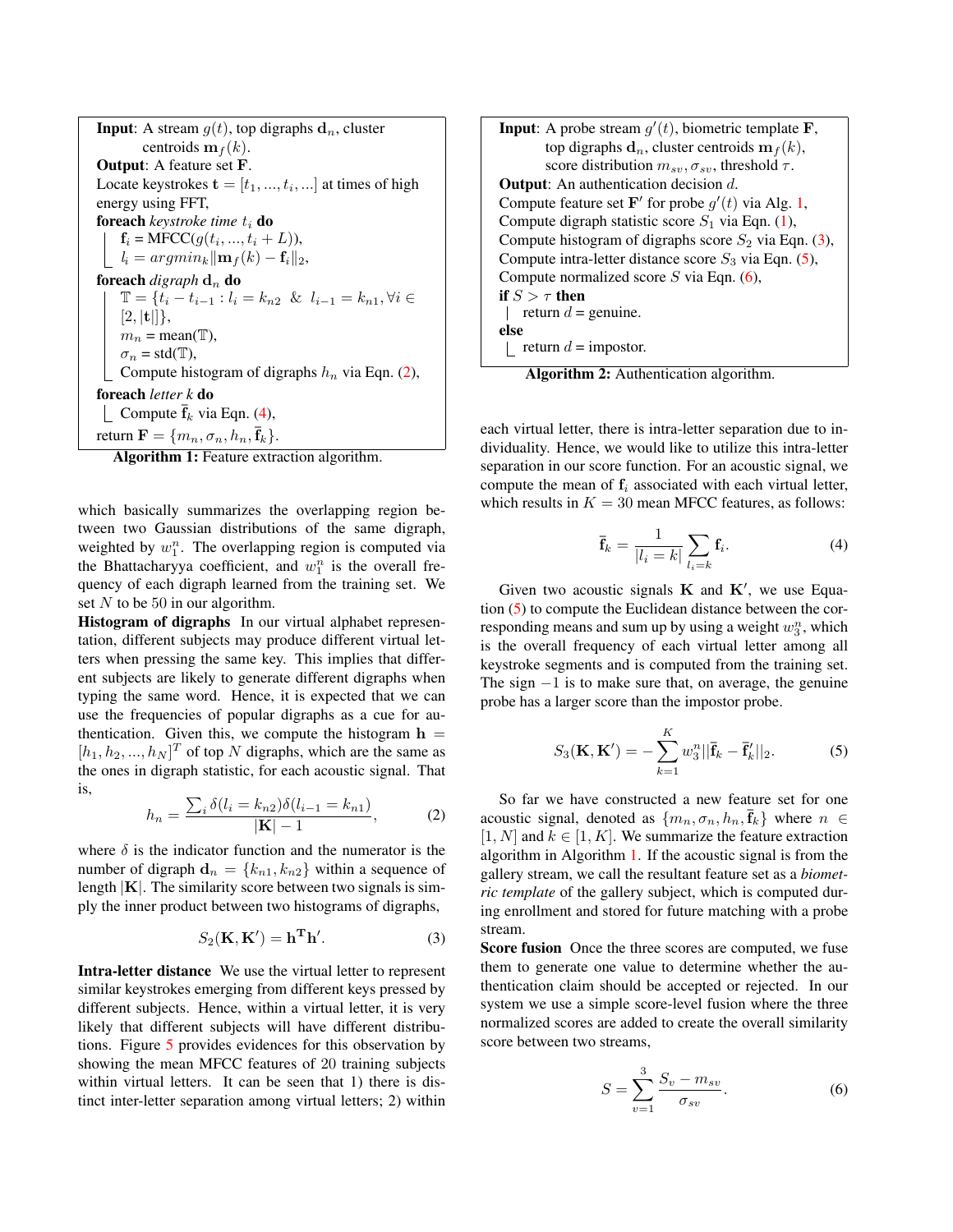<span id="page-5-3"></span>

<span id="page-5-1"></span>Figure 6. Distribution of subjects' experience with keyboard.

The score normalization is conducted by using the mean  $m_{sv}$  and standard deviation  $\sigma_{sv}$  of the score distribution learned from the training data, such that the normalized scores fall in a standard normal distribution. We summarize the algorithm during the authentication stage in Algorithm [2.](#page-4-6) In the future, more advanced fusion mechanisms can be utilized, especially by leveraging previous work in the biometrics fusion domain [\[5\]](#page-7-19).

#### 4. Experiments

In this section, we present an overview of the database collected for this experiment which can be used for other typing based biometrics. We also present our specific experimental setup and the results of our static-text experiments.

#### <span id="page-5-0"></span>4.1. Keystroke Sound Database

Since keystroke sound is a novel biometric modality without any prior database, we develop a capture protocol that ensures the collected database is not only useful for the current research problem, but also beneficial to other researchers on the general topic of typing-based biometrics.

When developing the protocol, our first goal was to study whether the keystroke sound should be based on static text or free text, i.e., does a subject have to type the same text to be authenticated? The same question was addressed in keystroke dynamics, where there is substantially more research effort on static text than free text [\[2\]](#page-7-3). To answer this question, we request each subject to perform typing in two sessions. In the first session, a subject types one paragraph four times (the first paragraph of "A Tale of Two Cities" by Charles Dickens displayed on the monitor), with a 2–3 seconds break between trials. Multiple typing instances of the same paragraph enable the study of static text based authentication. In the second session, a subject types a half-page letter with arbitrary content to his/her family. It can be seen from this session that most users make spontaneous pauses during typing, which mimics well the real-world typing scenario. Normally a subject spends around 5–8 minutes on each session, depending on the typing speed.

A second consideration is the recording environment. The background environment plays an important role in the usability of the data. Low frequency pitches from computers, heaters, and lights can create distractions to the sound

| Age                                  | $10 - 19$ | $20 - 29$ | $30 - 39$ |  |
|--------------------------------------|-----------|-----------|-----------|--|
| Number of subjects                   |           | 30        |           |  |
| Table 1 Age distribution of subjects |           |           |           |  |

<span id="page-5-2"></span>Table 1. Age distribution of subjects.

of the actual typing. The placement of the sensor relative to the keyboard as well as in the room can also introduce differences due to echoes. All subjects in the study performed the typing with the same computer, keyboard, and microphone, in the same room, under reasonably similar conditions. Care was taken to use non-verbal communication during the experiments to eliminate human speech from corrupting the audio stream. Nevertheless, standard workplace noises still exist in the background, e.g. doors opening, chairs rolling, and people walking.

The third consideration is the hardware setup. We use a US standard QWERTY keyboard for data collection. Although there are many available options for microphones, we decide to utilize an inexpensive webcam with embedded microphone, which is centered on the top of the monitor and pointed toward the keyboard. This setup allows us to capture both the video of hand movement and the audio recording of keyboard typing. Thus, a multi-modal (visual and acoustic) typing-based continuous authentication system can be developed in the future based on this database. The sound is captured at 48*,* 000 Hz with a single channel.

Thus far our database contains 45 subjects with different years of experience in using the keyboard. The subjects are students and faculty at Michigan State University, whose typing experience and age are displayed in Figure [6](#page-5-1) and Table [1.](#page-5-2) The database of keystroke sound is available at [http://www.cse.msu.edu/˜liuxm/typing](http://www.cse.msu.edu/~liuxm/typing), and is intended to facilitate future research, discussion, and performance comparison on this topic.

### 4.2. Results

We use the static text portion of the database for our experiments and leave the use of the free text for future work. Our algorithm requires a separate training dataset for the purpose of learning a virtual alphabet, top digraphs, and the statistics of score distributions. Hence, we randomly partition the database into 20 subjects for training and the remaining 25 subjects for testing our algorithm.

For each subject, we use the first typing trial as the gallery stream and portions of the fourth typing trial as the probe stream. We choose the first and last paragraph to maximize the intra-subject differences for the static text. For the probe streams, we need to balance two concerns. Firstly, we want to use as many probes as possible to enhance the statistical significance of our experiments, which requires that we use a shorter partial paragraph. Secondly, we want to use longer probe streams to allow accurate calculations of features for a given subject. We decide to form 7 continuous probe streams for each user by using 70% of the fourth paragraph starting at the  $0\%$ ,  $5\%$ ,  $10\%$ ,  $15\%$ ,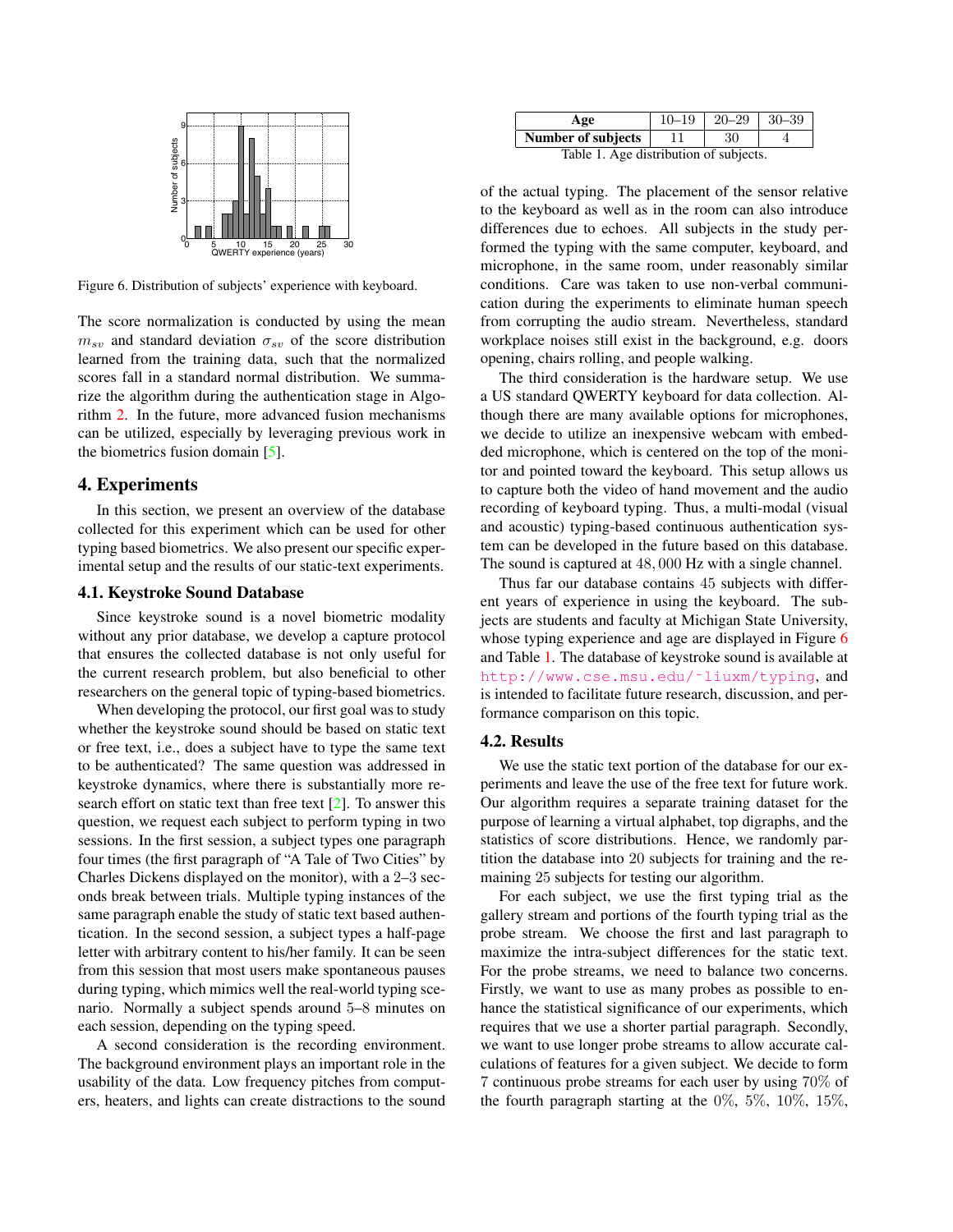

<span id="page-6-0"></span>Figure 7. Distribution of the individual score functions, *S*1, *S*<sup>2</sup> and *S*3, and the fused score *S*, for genuine and impostor probes.

20%, 25%, and 30% mark of the paragraph. This overlap of text streams allows us to balance both concerns, while also simulates a continuous environment where the algorithm works with an incoming data stream and the results of the current probe build on the results of the previous probes. The average probe length is 62 seconds. The total number of training probe streams is 140 with 3500 training cases. The total number of testing probe streams is 175 with 4375 testing cases.

Evaluation metrics We use the standard biometrics authentication metric, the ROC curve, to measure performance. The ROC curve has two axes, False Positive Rate (FPR), the fraction of impostor pairs incorrectly deemed to be genuine, and True Positive Rate (TPR), the fraction of genuine pairs correctly deemed to be genuine. We use the Equal Error Rate (EER) to succinctly summarize the ROC curve. We also use the probability distributions of the genuine and impostor scores to study the performance.

Feature performance comparison Figure [7](#page-6-0) illustrates the separability of the three score functions and the overall fused score on the testing data. Figure [8](#page-6-1) displays the same information in the standard ROC format. We can make a number of observations. Firstly, the individual score function distributions all display overlap between the genuine and impostor probes. The task of identifying a single feature representation scheme to authenticate users via keystroke sounds proves challenging. Digraph statistics, histogram of digraphs, and intra-letter distance provide 31%, 32%, and 33% EER, respectively. Secondly, despite the overlap, there is still some separation between the genuine and impostor probes. We see Gaussian-like distribution for digraph statistics and intra-letter distance, which implies that in real-world applications with unseen data, the proposed score functions will be useful. The histogram of digraphs displays a bimodal Gaussian distribution for the genuine class, which indicates that it will behave on the extremes of either providing very useful information or limited discriminability. Furthermore, by using fusion, we create a new fused score, which produces better results and indicates that the individual score functions capture different aspects of the subject typing behavior. The result with the fused score has an EER of 25%.



<span id="page-6-1"></span>Figure 8. ROC curves of individual score functions as well as the final fused score.

Computation efficiency Since a probe stream is an onedimensional signal, our algorithm can operate in real time, with very minimal CPU load, which is a very favorable property for continuous authentication. For a 60-second probe stream, it takes approximately 20 seconds to create the feature representation with the majority of the time spent identifying the locations of keystrokes. Once the features have been extracted, it takes less than 0*.*1 seconds to compute the score functions against a biometric template. A future work is to design an incremental score function. This is important since we would like to perform authentication in the online mode, as the sound stream is continuously received.

### 5. Conclusions

In this paper, we presented keystroke sound as a potential biometric for use in continuous authentication systems. The proposed biometric is non-intrusive and privacy-friendly. It can be easily implemented with standard computer hardware and requires minimal computational overhead. To facilitate this research, we collected both acoustic and visual typing data from 45 individuals. We designed multiple approaches to compute match scores between a gallery and probe keystroke acoustic stream. In particular, we proposed a fusion of digraph statistics, histogram of digraphs, and